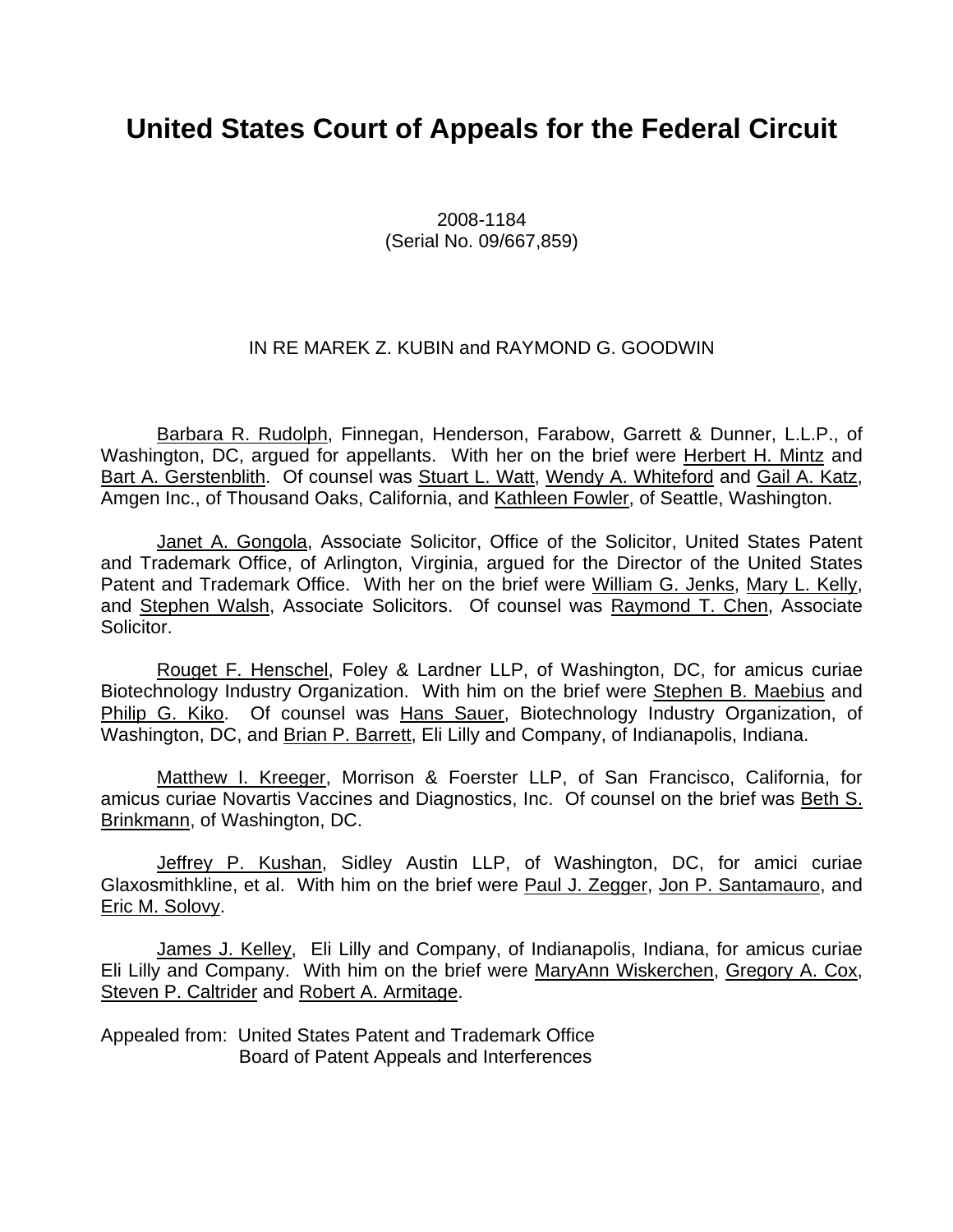## **United States Court of Appeals for the Federal Circuit**

2008-1184 (Serial No. 09/667,859)

## IN RE MAREK Z. KUBIN and RAYMOND G. GOODWIN

Appeal from the United States Patent and Trademark Office, Board of Patent Appeals and Interferences.

> DECIDED: April 3, 2009 \_\_\_\_\_\_\_\_\_\_\_\_\_\_\_\_\_\_\_\_\_\_\_\_\_\_\_

> \_\_\_\_\_\_\_\_\_\_\_\_\_\_\_\_\_\_\_\_\_\_\_\_\_\_\_

Before RADER, FRIEDMAN, and LINN, Circuit Judges.

RADER, Circuit Judge.

 Marek Kubin and Raymond Goodwin ("appellants") appeal from a decision of the Board of Patent Appeals and Interferences (the "Board") rejecting the claims of U.S. Patent Application Serial No. 09/667,859 ("'859 Application") as obvious under 35 U.S.C. § 103(a) and invalid under 35 U.S.C. § 112 ¶ 1 for lack of written description. Ex parte Kubin, No. 2007-0819 (B.P.A.I. May 31, 2007) ("Board Decision"). Because the Board correctly determined that appellants' claims are unpatentably obvious, this court affirms.

I.

This case presents a claim to a classic biotechnology invention – the isolation and sequencing of a human gene that encodes a particular domain of a protein. This court provided a primer on the basics of this technology in In re O'Farrell, 853 F.2d 894,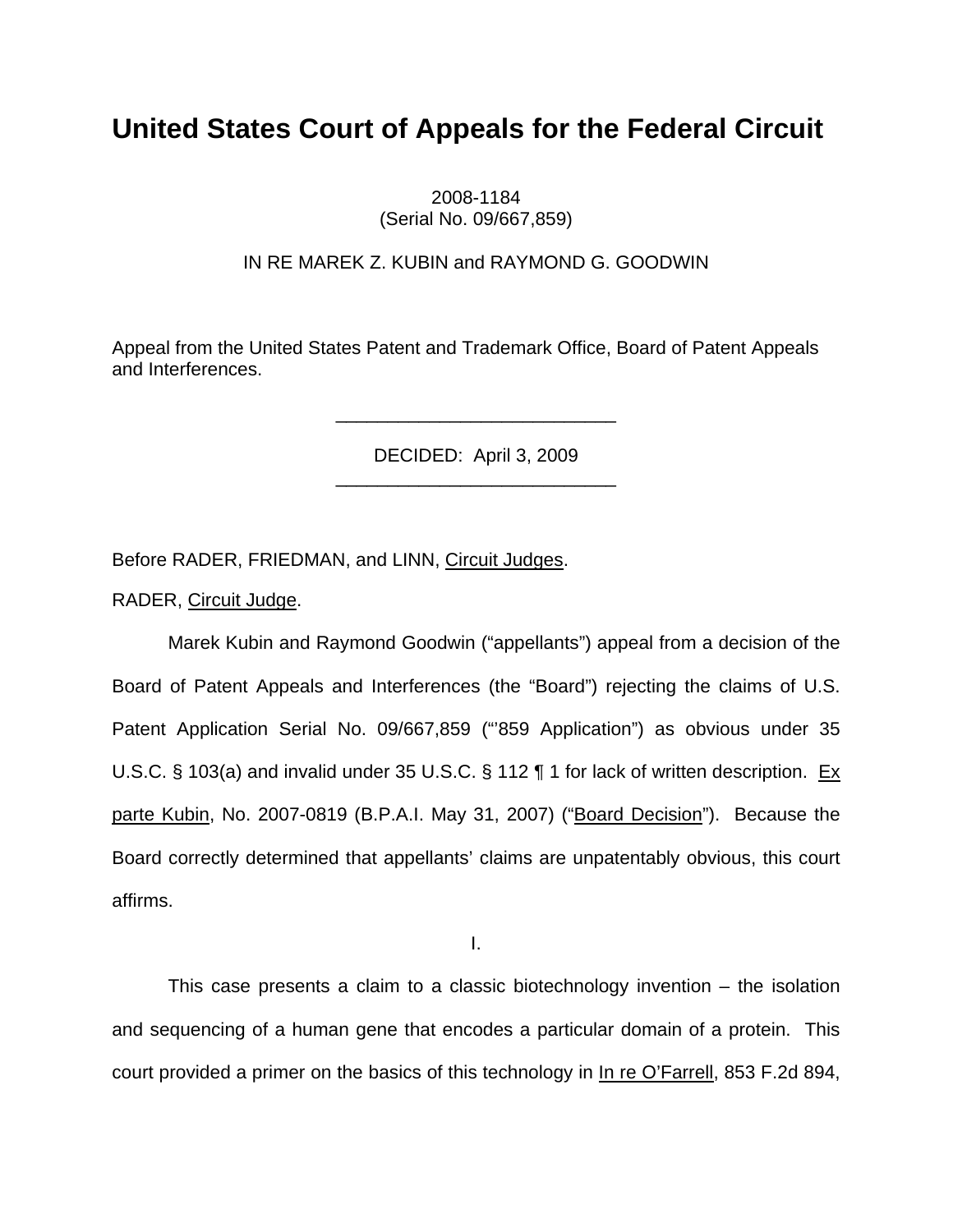895-99 (Fed. Cir. 1988). Specifically, appellants claim DNA molecules ("polynucleotides") encoding a protein ("polypeptide") known as the Natural Killer Cell Activation Inducing Ligand ("NAIL").

Natural Killer ("NK") cells, thought to originate in the bone marrow, are a class of cytotoxic lymphocytes that play a major role in fighting tumors and viruses. NK cells express a number of surface molecules which, when stimulated, can activate cytotoxic mechanisms. NAIL is a specific receptor protein on the cell surface that plays a role in activating the NK cells.

The specification of the claimed invention recites an amino acid sequence of a NAIL polypeptide. The invention further isolates and sequences a polynucleotide that encodes a NAIL polypeptide. Moreover, the inventors trumpet their alleged discovery of a binding relationship between NAIL and a protein known as CD48. The NAIL-CD48 interaction has important biological consequences for NK cells, including an increase in cell cytotoxicity and in production of interferon. Representative claim 73 of appellants' application claims the DNA that encodes the CD48-binding region of NAIL proteins:

73. An isolated nucleic acid molecule comprising a polynucleotide encoding a polypeptide at least 80% identical to amino acids 22-221 of SEQ ID NO:2, wherein the polypeptide binds CD48.

In other words, appellants claim a genus of isolated polynucleotides encoding a protein that binds CD48 and is at least 80% identical to amino acids 22-221 of SEQ ID NO:2 – the disclosed amino acid sequence for the CD48-binding region of NAIL.

 Appellants' specification discloses nucleotide sequences for two polynucleotides falling within the scope of the claimed genus, namely SEQ ID NO:1 and SEQ ID NO:3. SEQ ID NO: 1 recites the specific coding sequence of NAIL, whereas SEQ ID NO: 3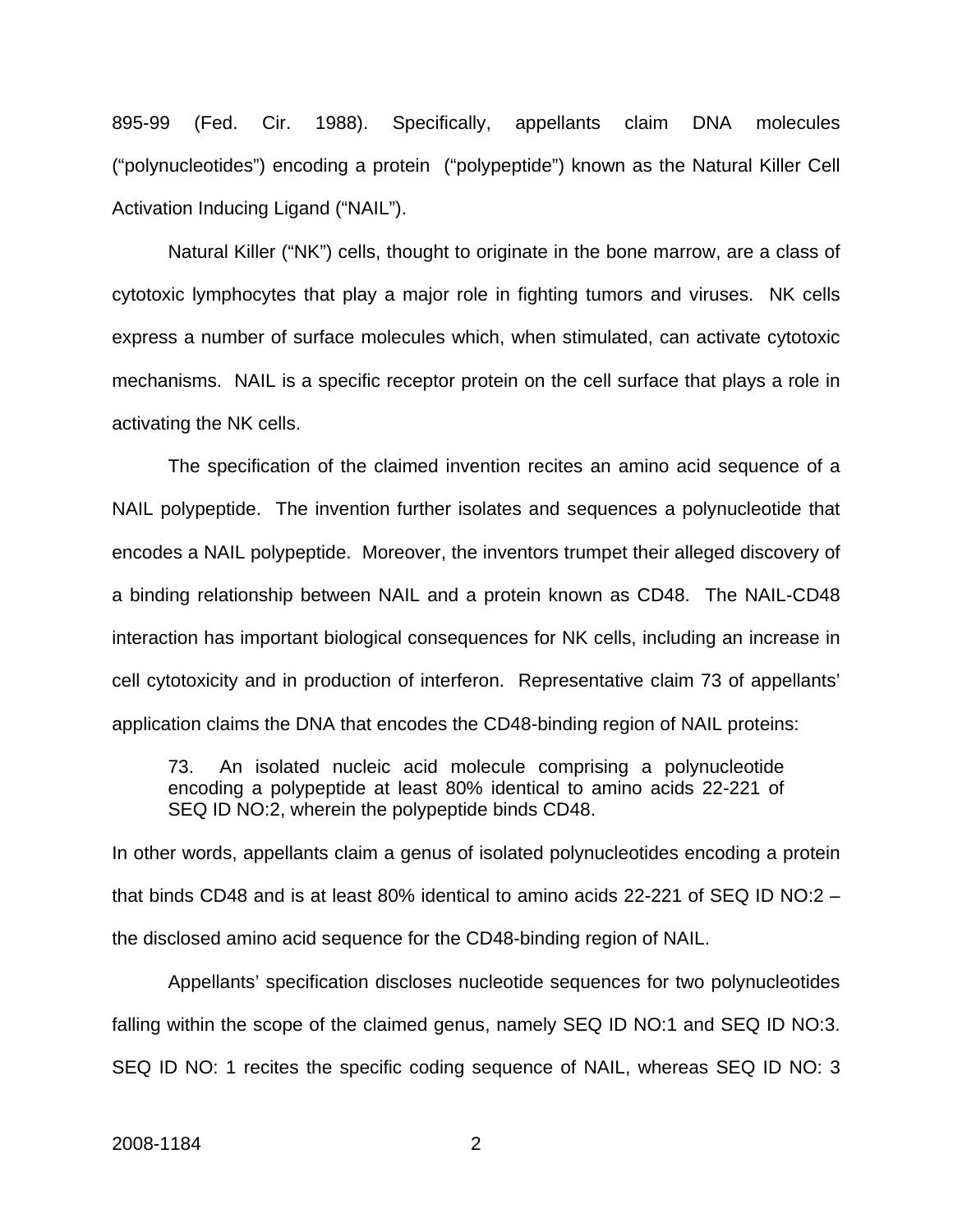recites the full NAIL gene, including upstream and downstream non-coding sequences.

The specification also contemplates variants of NAIL that retain the same binding

properties:

Variants include polypeptides that are substantially homologous to the native form, but which have an amino acid sequence different from that of the native form because of one or more deletions, insertions or substitutions. Particular embodiments include, but are not limited to, polypeptides that comprise from one to ten deletions, insertions or substitutions of amino acid residues, when compared to a native sequence.

A given amino acid may be replaced, for example, by a residue having similar physiochemical characteristics. Examples of such conservative substitutions include substitution of one aliphatic residue for another, such as Ile, Val, Leu, or Ala for one another; substitutions of one polar residue for another, such as between Lys and Arg, Glu and Asp, or Gln and Asn; or substitutions of one aromatic residue for another, such as Phe, Trp, or Tyr for one another. Other conservative substitutions, e.g., involving substitutions of entire regions having similar hydrophobicity characteristics, are well known.

'859 Application at 26. However, the specification does not indicate any example variants of NAIL that make these conservative amino acid substitutions.

II.

 The Board rejected appellants' claims as invalid under both § 103 and § 112. With regard to the § 112 rejection, the Board found the genus of nucleic acids of representative claim 73 unsupported by an adequate written description. First, the Board observed that although appellants had sequenced two nucleic acids falling within the scope of claim 73, they had not disclosed any variant species where amino acids 22-221 were different in any way from the disclosed SEQ ID NO:2 sequence. Thus, the Board concluded that appellants were not entitled to their genus claim of DNA molecules encoding proteins 80% identical to SEQ ID NO:2: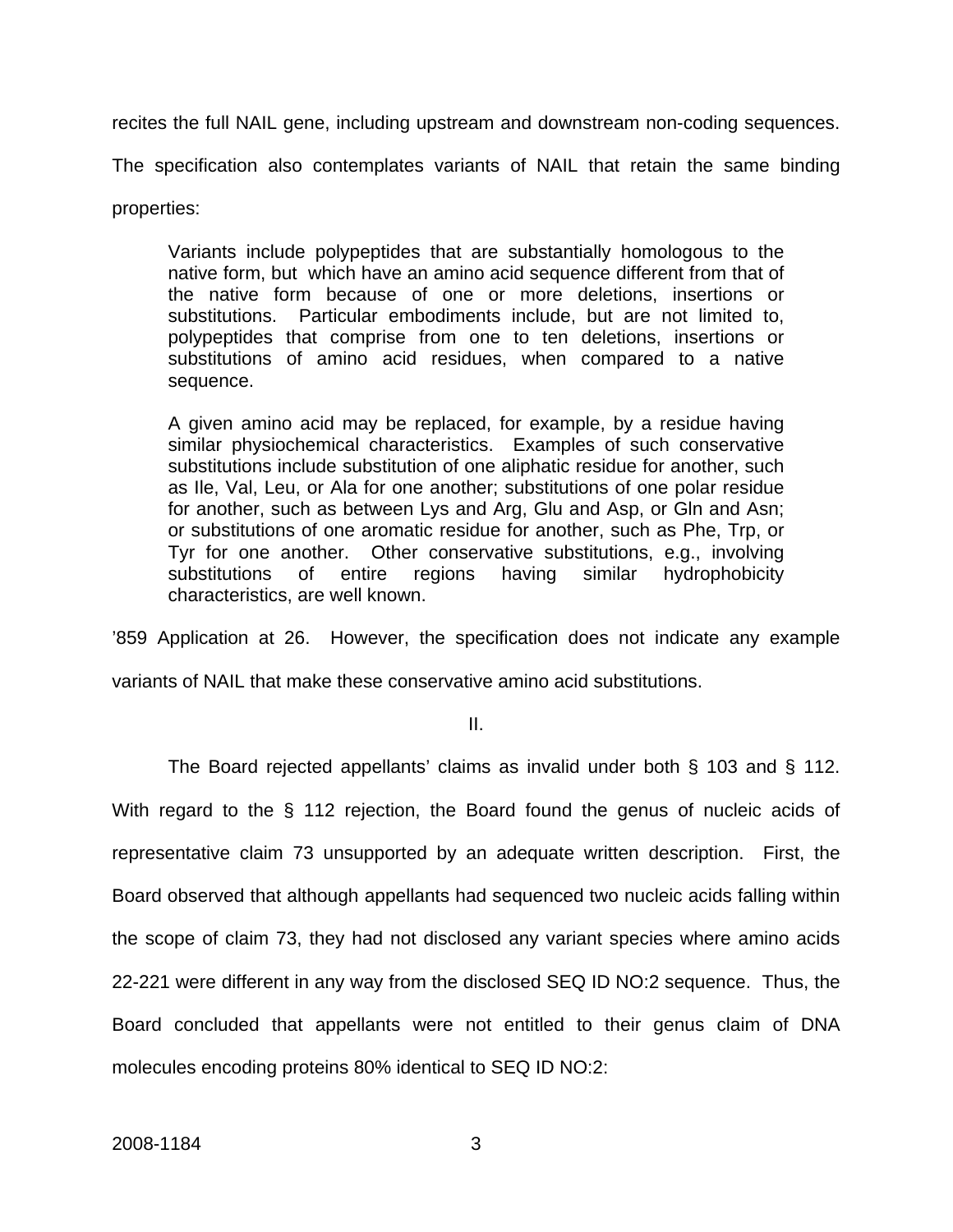[Appellants] have not described what domains of those sequences are correlated with the required binding to CD48, and thus have not described which of NAIL's amino acids can be varied and still maintain binding. Thus . . . their Specification would not have shown possession of a sufficient number of sequences falling within their potentially large genus to establish possession of their claimed genus.

Without a correlation between structure and function, the claim does little more than define the claimed invention by function. That is not sufficient to satisfy the written description requirement.

Board Decision at 16-17.

 Regarding obviousness, the Board rejected appellants' claims over the combined teachings of U.S. Patent No. 5,688,690 ("Valiante") and 2 Joseph Sambrook et al., Molecular Cloning: A Laboratory Manual 43-84 (2d ed. 1989) ("Sambrook"). The Board also considered, but found to be cumulative to Valiante and Sambrook, Porunelloor Mathew et al., Cloning and Characterization of the 2B4 Gene Encoding a Molecule Associated with Non-MHC-Restricted Killing Mediated by Activated Natural Killer Cells and T Cells, 151 J. Immunology 5328-37 (1993) ("Mathew").

 Valiante discloses a receptor protein called "p38" that is found on the surface of human NK cells. Valiante teaches that the p38 receptor is present on virtually all human NK cells and "can serve as an activation marker for cytotoxic NK cells." '690 Patent col.3 II.3-4; see also id. at col.5 II.6-7 ("Stimulation of p38 results in activation of cytotoxicity"). Valiante also discloses and claims a monoclonal antibody specific for p38 called "mAB C1.7." The Board found (and appellants do not dispute) that Valiante's p38 protein is the same protein as NAIL. Board Decision at 4. A monoclonal antibody is an antibody that is mass produced in the laboratory from a single clone and that recognizes only one antigen. Monoclonal antibodies are useful as probes for specifically identifying and targeting a particular kind of cell.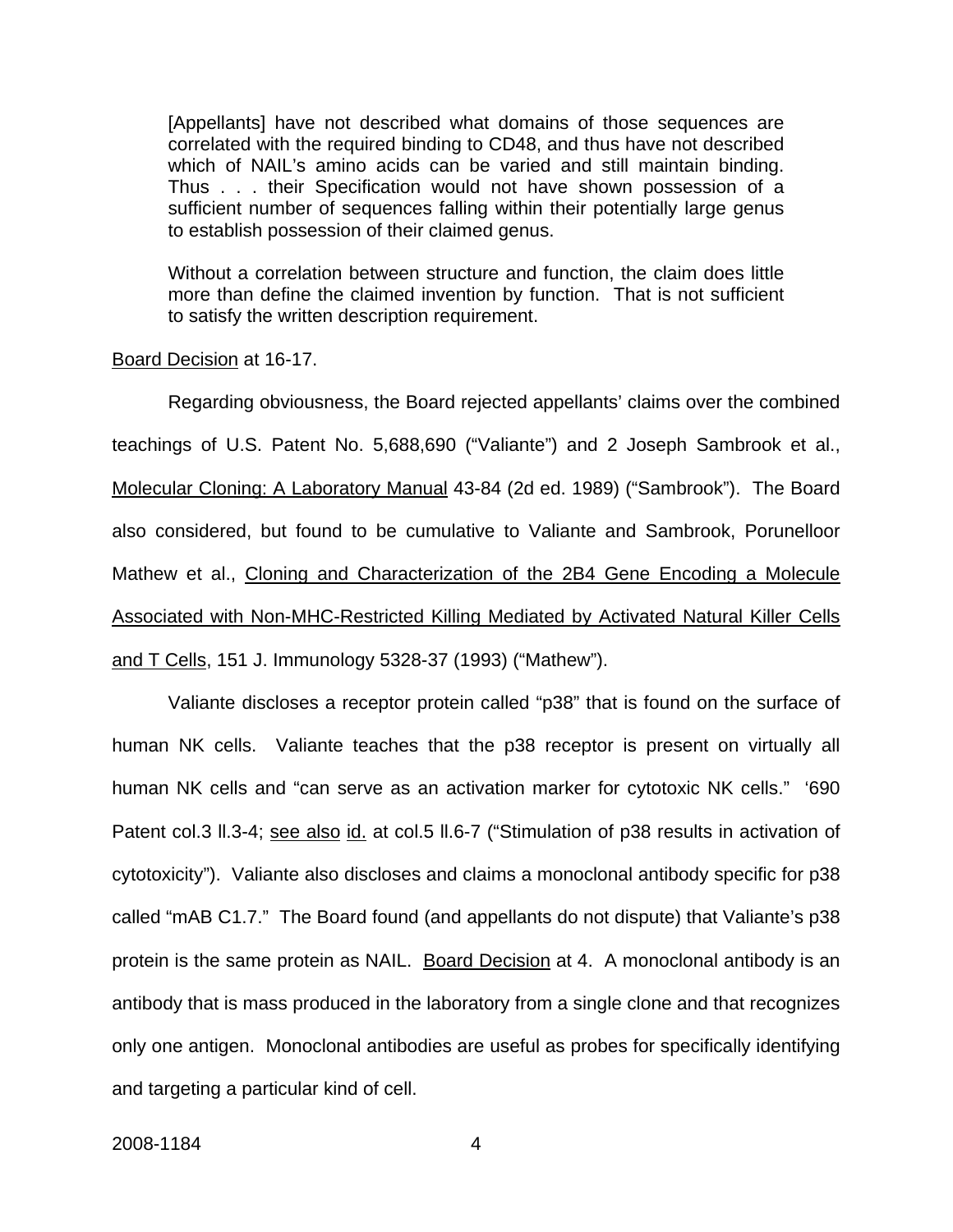Valiante teaches that "[t]he DNA and protein sequences for the receptor p38 may

be obtained by resort to conventional methodologies known to one of skill in the art."

'690 Patent col.7 ll.49-51.

For example, the receptor may be isolated by immunoprecipitation using the mAb C1.7. Alternatively, the receptor may be obtained by prokaryotic expression cloning, using the lambda phage gtll, which is described in detail in Sambrook et al, Molecular Cloning, A Laboratory Manual, 2d edit., Cold Spring Harbor, N.Y. (1989), pp. 2.43-2.84, incorporated by reference herein.

Additionally, as described in Example 12 below, the DNA sequence encoding the receptor can be obtained by the "panning" technique of screening a human NK cell library by eukaryotic expression cloning, of which several are known. Briefly, plasmids are constructed containing random sequences of a human NK cell library which are obtained by restriction digestion. Such libraries may be made by conventional techniques or may be available commercially.

Suitable cells, preferably mammalian cells, such as COS-1 cells, are transfected with the plasmids and the mAb C1.7 antibody employed to identify transfectants containing the receptor after repeated rounds of panning. The receptor insert in these cells is then identified and sequenced by conventional techniques, such as overlapping deletion fragments [Sambrook et al. cited above]. Other known techniques may also be employed to sequence the receptor and/or the mAb C1.7.

Id. at col.7 l.51-col.8 l.7. Example 12 of Valiante's patent further describes a five-step

cloning protocol for "isolating and identifying the p38 receptor." Id. at col.18 l.6-col.19

l.28. Valiante discloses neither the amino acid sequence of p38 recognized by mAb

C1.7 nor the polynucleotide sequence that encodes p38. Sambrook, incorporated by

reference (as cited above) in Valiante, describes methods for molecular cloning.

Sambrook does not discuss how to clone any particular gene, but provides detailed

instructions on cloning materials and techniques.

 The Mathew reference discloses a cell surface receptor protein called 2B4 "expressed on all NK . . . cells." Mathew at 5328. Mathew discloses that 2B4 is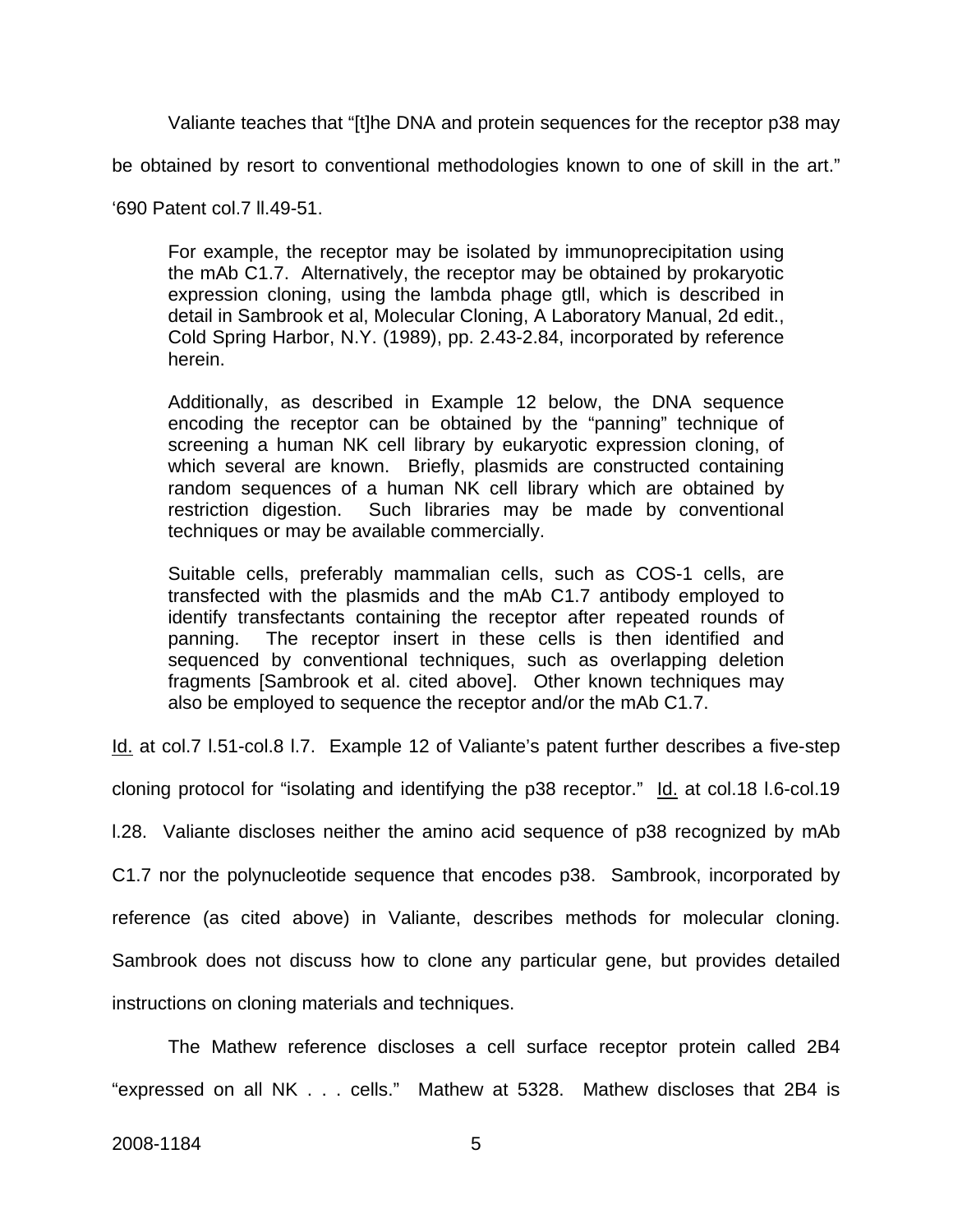involved in activating mouse NK cells, and further teaches the "chromosomal mapping, cloning, expression, and molecular characterization of the 2B4 gene." Id. at 5329. Further, Mathew teaches a monoclonal antibody, mAb 2B4, specific to 2B4, and a detailed cloning protocol for obtaining the sequence of the gene that codes for the 2B4 protein. Id. at 5328-330. The Board found that Mathew's signaling molecule 2B4 is the murine (mouse) version of Valiante's p38. Board Decision at 5. The Board viewed Mathew's teachings to be "cumulative to the teachings in Valiante and Sambrook and merely . . . exemplary of how routine skill in the art can be utilized to clone and sequence the cDNA of a similar polypeptide." Id.

The Board found as a factual matter that appellants used conventional techniques "such as those outlined in Sambrook" to isolate and sequence the gene that codes for NAIL. Id. The Board also found that appellants' claimed DNA sequence is "isolated from a cDNA library . . . using the commercial monoclonal antibody C1.7 . . . disclosed by Valiante." Id. With regard to the amino acid sequence referred to as SEQ ID NO:2, the Board found that

Valiante's disclosure of the polypeptide p38, and a detailed method of isolating its DNA, including disclosure of a specific probe to do so, i.e., mAb C1.7, established Valiante's possession of p38's amino acid sequence and provided a reasonable expectation of success in obtaining a polynucleotide encoding p38, a polynucleotide within the scope of Appellants' claim 73. (See Valiante, col.7, I.48 to col.8, l.7.)

Id. at 6. Because of NAIL's important role in the human immune response, the Board further found that "one of ordinary skill in the art would have recognized the value of isolating NAIL cDNA, and would have been motivated to apply conventional methodologies, such as those disclosed in Sambrook and utilized in Valiante, to do so." Id. at 6-7.

2008-1184 6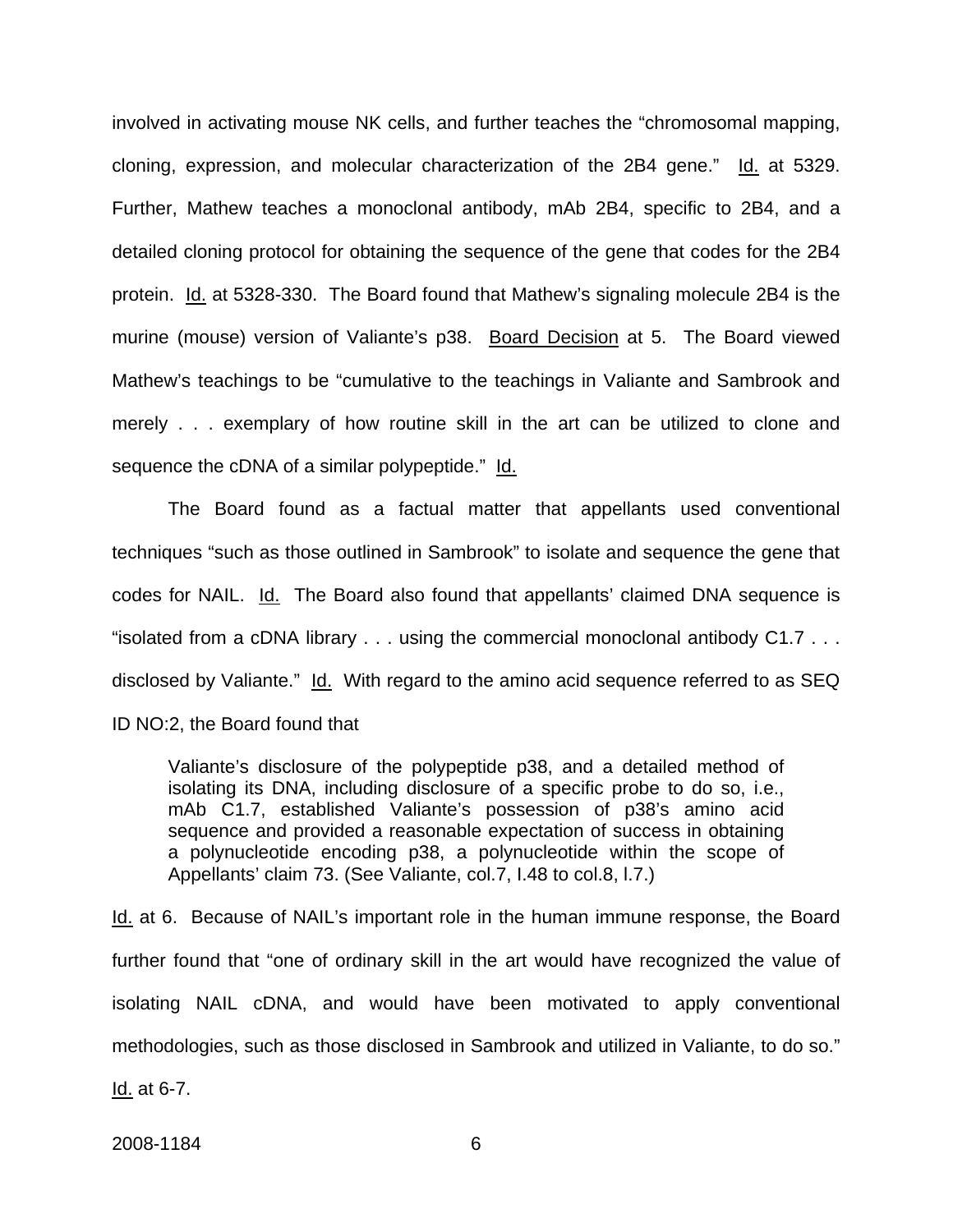Based on these factual findings, the Board turned to the legal question of obviousness under § 103. Invoking the Supreme Court's decision in KSR International Co. v. Teleflex Inc., 550 U.S. 398 (2007), the Board concluded that appellants' claim was "'the product not of innovation but of ordinary skill and common sense,' leading us to conclude NAIL cDNA is not patentable as it would have been obvious to isolate it." Board Decision at 9 (citing KSR, 550 U.S. at 421).

Appellants appeal the Board's decisions both as to obviousness and written description. This court has jurisdiction under 28 U.S.C. § 1295(a)(4) and 35 U.S.C. § 141.

III.

This court reviews the Board's factual findings for lack of substantial evidence, and its legal conclusions without deference. In re Gartside, 203 F.3d 1305, 1315 (Fed. Cir. 2000).

Obviousness is a question of law based on underlying findings of fact. An analysis of obviousness must be based on several factual inquiries: (1) the scope and content of the prior art; (2) the differences between the prior art and the claims at issue; (3) the level of ordinary skill in the art at the time the invention was made; and (4) objective evidence of nonobviousness, if any. See Graham v. John Deere Co., 383 U.S. 1, 17-18 (1966). The teachings of a prior art reference are underlying factual questions in the obviousness inquiry. See Para-Ordnance Mfg., Inc. v. SGS Imp. Int'l, Inc., 73 F.3d 1085, 1088 (Fed. Cir. 1995).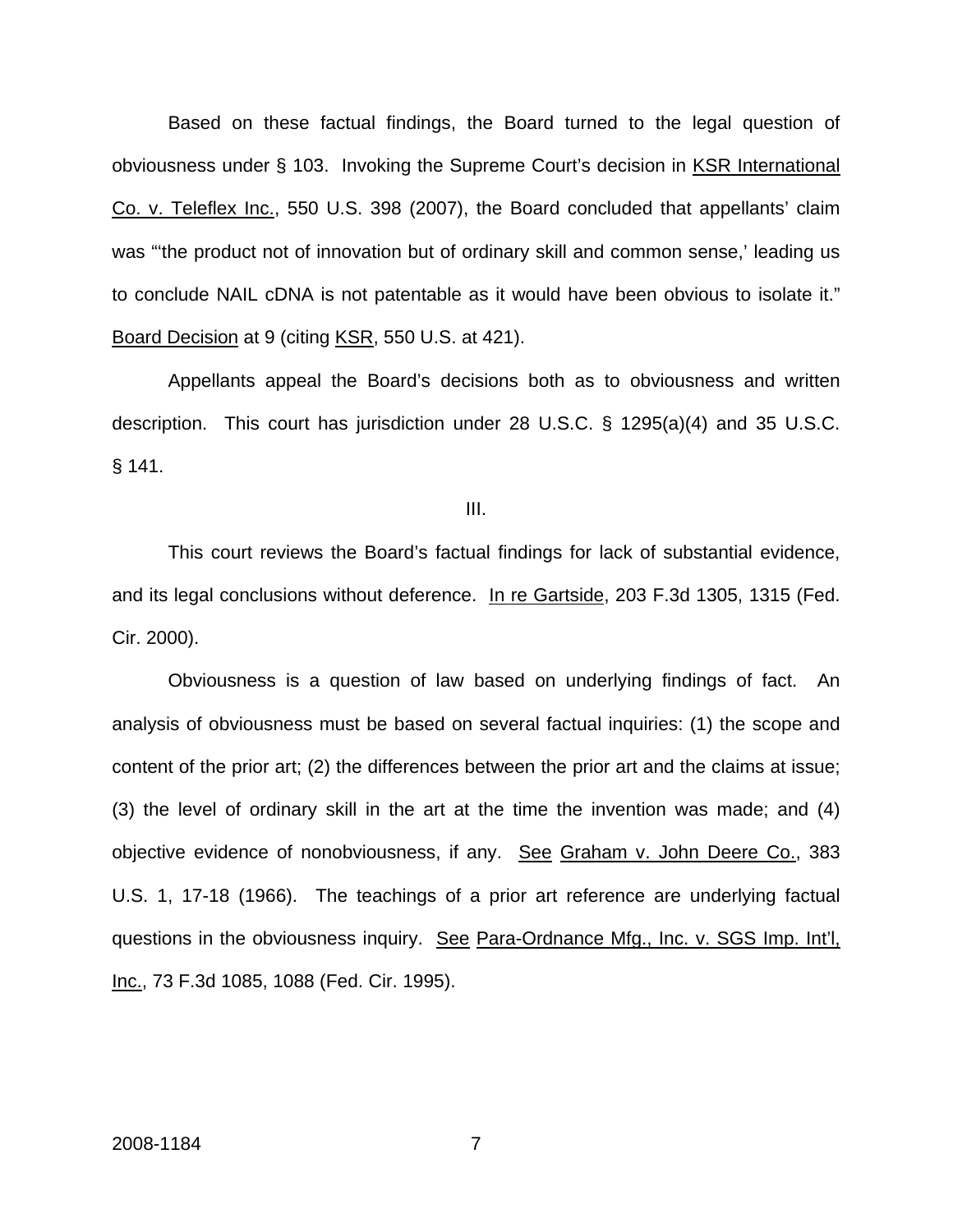As a factual matter, the Board concluded that appellants' methodology of isolating NAIL DNA was essentially the same as the methodologies and teachings of Valiante and Sambrook. Appellants charge that the record does not contain substantial evidence to support this Board conclusion.

This emphasis on similarities or differences in methods of deriving the NAIL DNA misses the main point of this obviousness question. Of note, the record nowhere suggests that the technique in Valiante's Example 12 for isolating NAIL (p38) DNA, even if slightly different than the technique disclosed in the claimed invention, would not yield the same polynucleotide claimed in claim 73. Stated directly, the record shows repeatedly that Valiante's Example 12 produces for any person of ordinary skill in this art the claimed polynucleotide.

More to the point, however, any putative difference in Valiante's/Sambrook's and appellants' processes does not directly address the obviousness of representative claim 73, which claims a genus of polynucleotides. The difference between Valiante's and the application's techniques might be directly relevant to obviousness in this case if Kubin and Goodwin had claimed a method of DNA cloning or isolation. But they did not. Appellants claim a gene sequence. Accordingly, the obviousness inquiry requires this court to review the Board's decision that the claimed sequence, not appellants' unclaimed cloning technique, is obvious in light of the abundant prior art.

In any event, this court determines that the Board had substantial evidence to conclude that appellants used conventional techniques, as taught in Valiante and Sambrook, to isolate a gene sequence for NAIL. In particular, appellants' arguments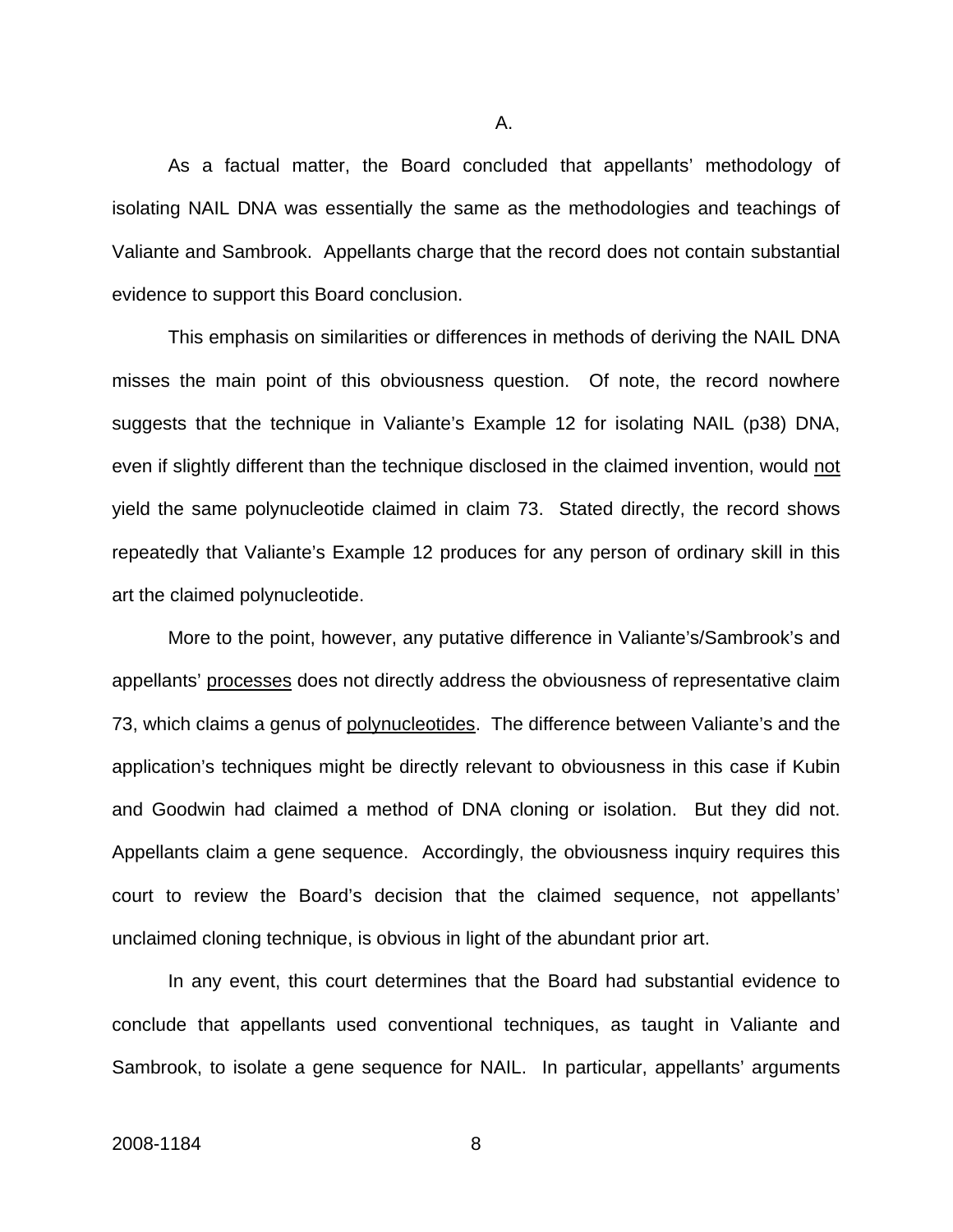that Valiante and Sambrook are deficient because they do not provide "any guidance for the preparation of cell culture that will serve as a useful source of mRNA for the preparation of a cDNA library," Appellants' Br. 34, are diminished by appellants' own disclosure:

A "nucleotide sequence" refers to a polynucleotide molecule in the form of a separate fragment or as a component of a larger nucleic acid construct. The nucleic acid molecule has been derived from DNA or RNA isolated at least once in substantially pure form and in a quantity or concentration enabling identification, manipulation, and recovery of its component nucleotide sequences by standard biochemical methods (such as those outlined in Sambrook et al., Molecular Cloning: A Laboratory Manual, 2nd ed., Cold Spring Harbor Laboratory, Cold Spring Harbor, NY (1989)).

'859 Application at 16-17 (emphasis added). Thus, Kubin and Goodwin cannot represent to the public that their claimed gene sequence can be derived and isolated by "standard biochemical methods" discussed in a well-known manual on cloning techniques, while at the same time discounting the relevance of that very manual to the obviousness of their claims. For this reason as well, substantial evidence supports the Board's factual finding that "[a]ppellants employed conventional methods, 'such as those outlined in Sambrook,' to isolate a cDNA encoding NAIL and determine the cDNA's full nucleotide sequence (SEQ NOS: 1 & 3)." Board Decision at 5.

In a similar vein, this court reviews the Board's reference to the teachings of Mathew and the connection between Mathew's 2B4 and Valiante's p38 proteins. As an initial point, the Board referenced Mathew only as cumulative of Sambrook and Valiante. Therefore, the Board's obviousness analysis does not explicitly rely on Mathew at all. Instead the Board observed that Mathew is "exemplary of how routine skill in the art can be utilized to clone and sequence the cDNA of a similar polypeptide." Id. In that connection, the record shows that a researcher of ordinary skill in this art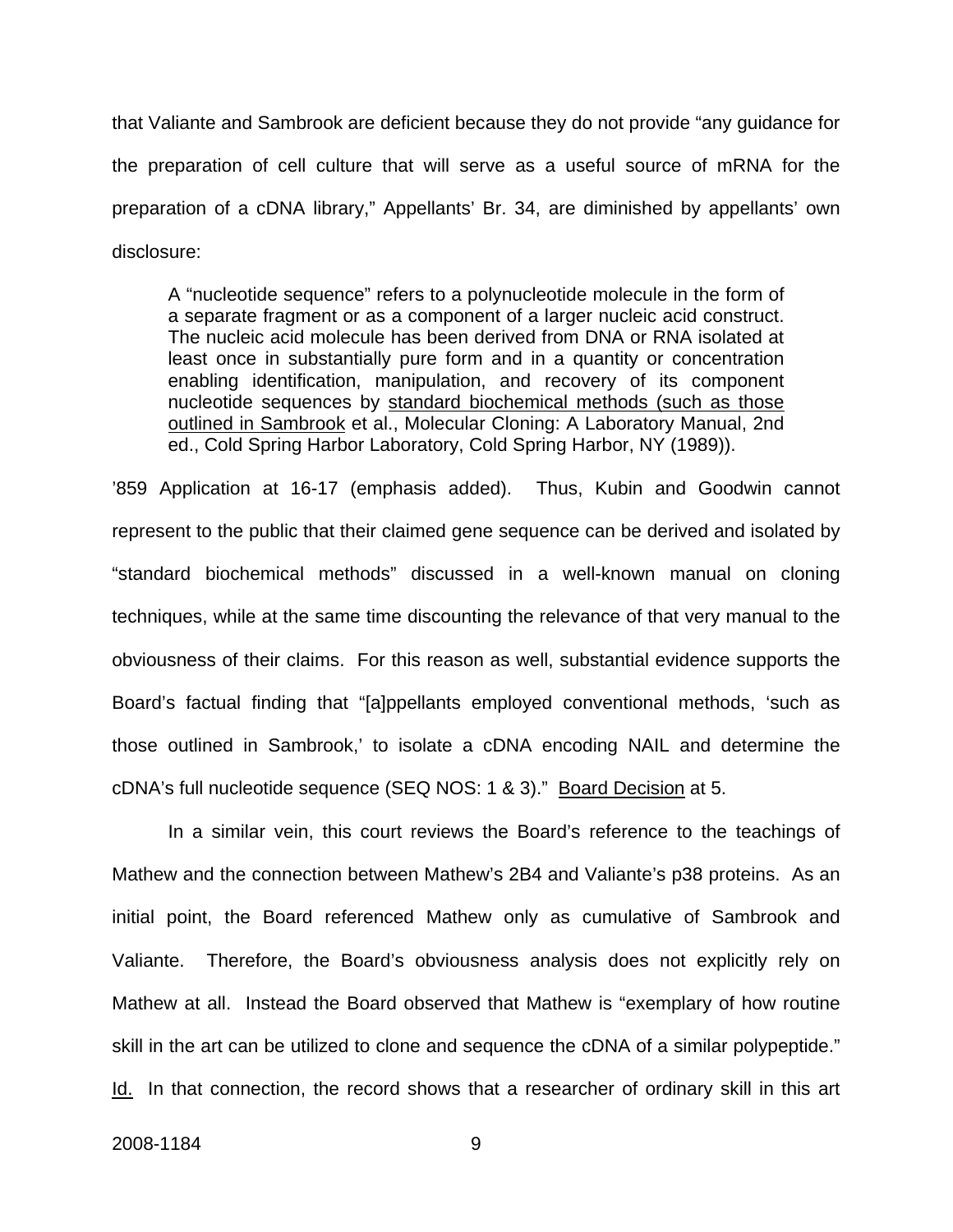would have recognized that both Valiante and Mathew are indisputably focused on regulation of NK cells – Mathew with regard to mice and Valiante with regard to humans. Like Valiante's Example 12, Mathew discusses a detailed protocol for identifying, isolating, and cloning cDNA encoding 2B4, which was later discovered to be the murine equivalent of Valiante's p38 and appellants' NAIL protein. Moreover, Mathew expressly states that his genomic DNA blot analysis "identified a human homologue of the 2B4 gene." Mathew at 5333. In sum, substantial evidence supports the Board's conclusion that Matthew reinforces the relative ease of deriving the claimed sequence following the teachings of the prior art.

This court notes that Matthew contains some data that "suggests that [the] 2B4 gene is not expressed in humans." Id. This part of the record, however, does not undermine the Board's correct conclusion that Mathew does not "teach away" from combining its teachings with Valiante. "A reference may be said to teach away when a person of ordinary skill, upon reading the reference, would be discouraged from following the path set out in the reference, or would be led in a direction divergent from the path that was taken by the applicant." In re Gurley, 27 F.3d 551, 553 (Fed. Cir. 1994). According to Mathew, "[i]t appears . . . that the 2B4 gene is somewhat conserved during evolution." Mathew at 5335. Mathew's quasi-agnostic stance toward the existence of a human homologue of the 2B4 gene cannot fairly be seen as dissuading one of ordinary skill in the art from combining Mathew's teachings with those of Valiante. Rather, Mathew's disclosure, in light of Valiante's teachings regarding the p38 protein and its role in NK cell activation, would have aroused a skilled artisan's curiosity to isolate the gene coding for p38. Thus, the record supplies ample evidence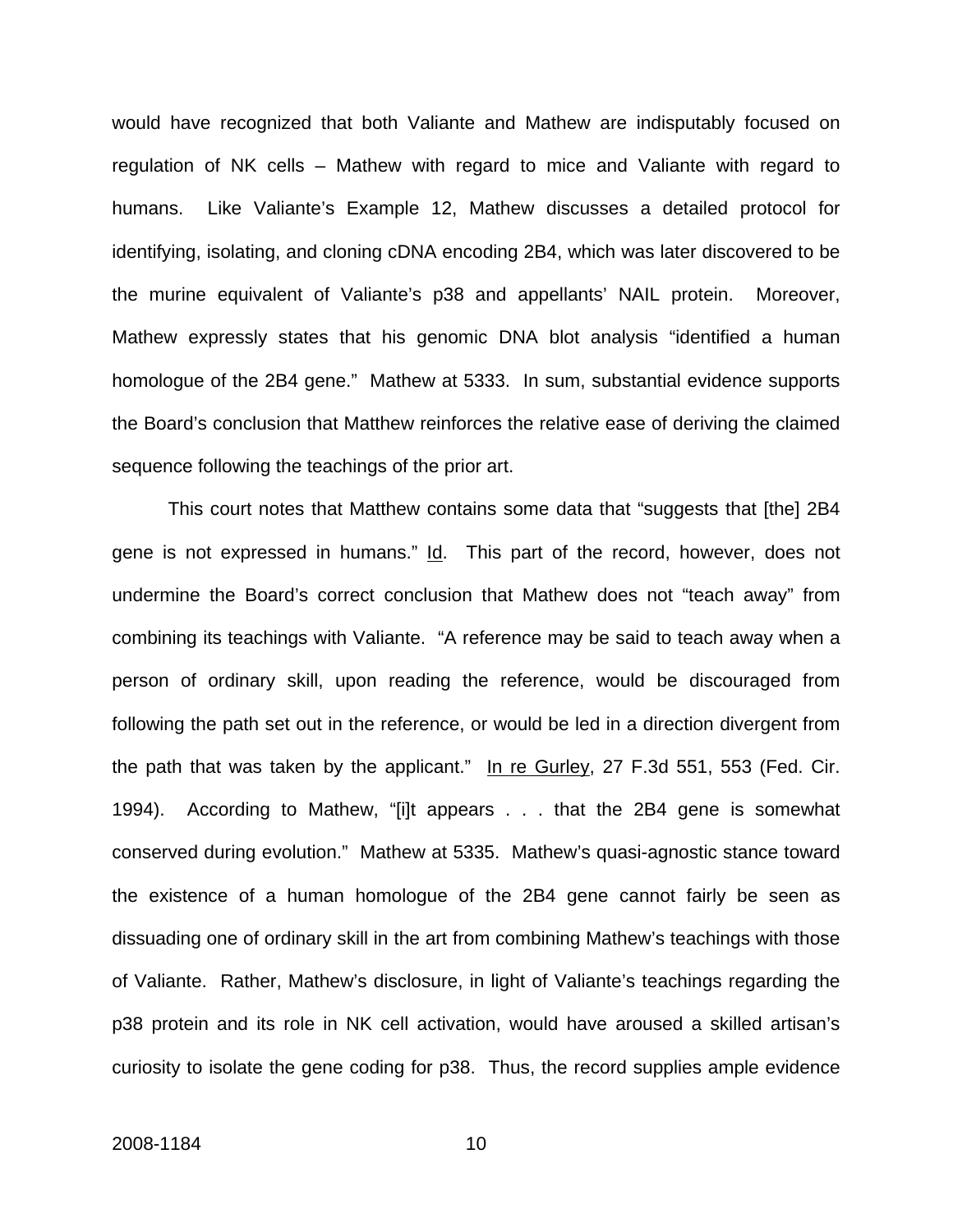to support the Board's finding that Mathew "exemplifies how the cDNA encoding 2B4, the mouse version of Valiante's p38 expressed on all NK cells, can be isolated and sequenced." Board Decision at 10.

This court also observes that the Board had no obligation to predicate its obviousness finding on factual findings regarding a prior art teaching of NAIL's binding to the CD48 protein. Even if no prior art of record explicitly discusses the "wherein the polypeptide binds CD48" aspect of claim 73, the Kubin-Goodwin application itself instructs that CD48 binding is not an additional requirement imposed by the claims on the NAIL protein, but rather a property necessarily present in NAIL. See, e.g., '859 Application at 1, 8 (describing CD48 as NAIL's "counterstructure"). Because this court sustains, under substantial evidence review, the Board's finding that Valiante's p38 is the same protein as appellant's NAIL, Valiante's teaching to obtain cDNA encoding p38 also necessarily teaches one to obtain cDNA of NAIL that exhibits the CD48 binding property. See, e.g., Gen. Elec. Co. v. Jewel Incandescent Lamp Co., 326 U.S. 242, 249 (1945) ("It is not invention to perceive that the product which others had discovered had qualities they failed to detect."); In re Wiseman, 596 F.2d 1019, 1023 (CCPA 1979) (rejecting the notion that "a structure suggested by the prior art, and, hence, potentially in the possession of the public, is patentable . . . because it also possesses an inherent, but hitherto unknown, function which [patentees] claim to have discovered. This is not the law. A patent on such a structure would remove from the public that which is in the public domain by virtue of its inclusion in, or obviousness from, the prior art.").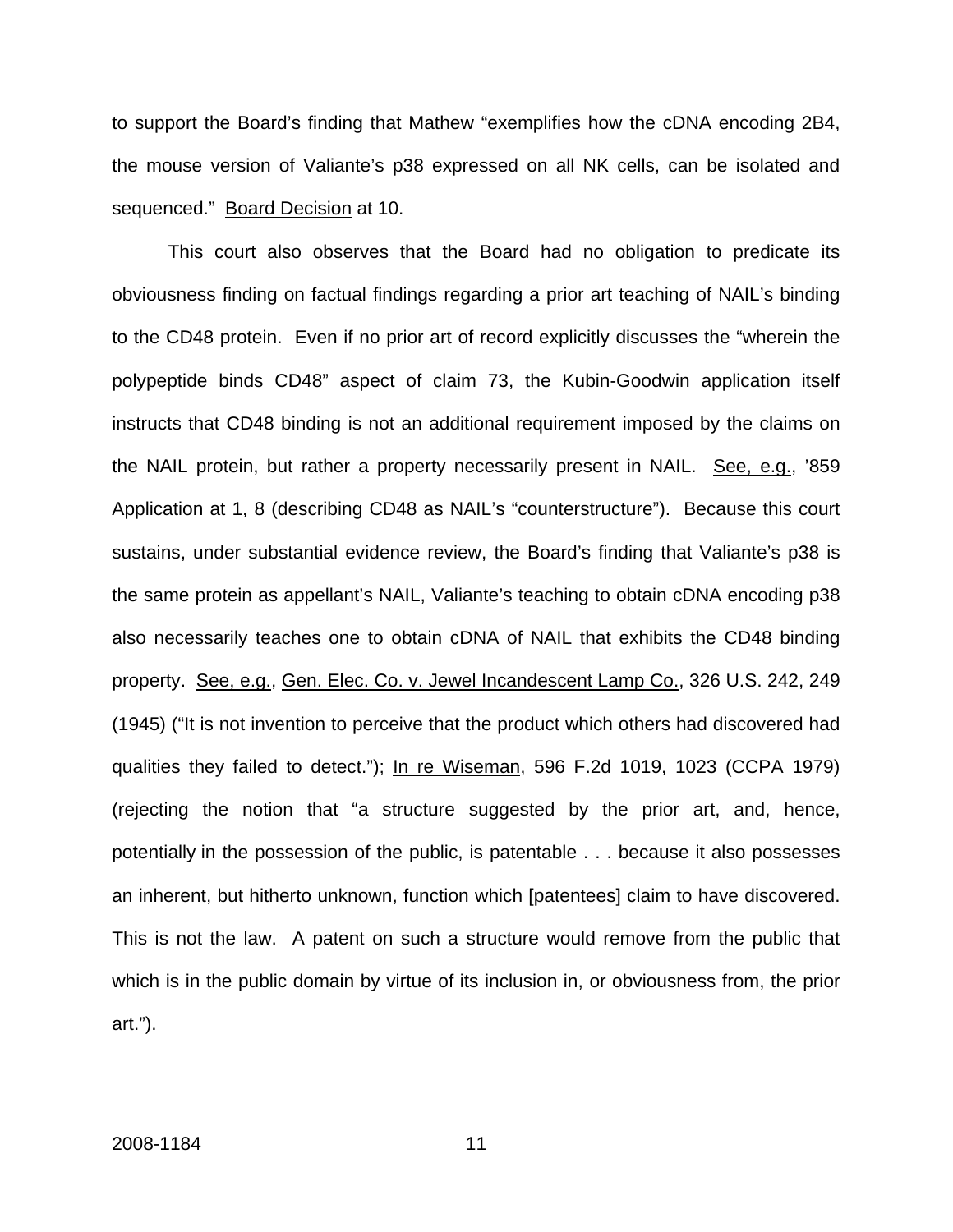The instant case also requires this court to consider the Board's application of this court's early assessment of obviousness in the context of classical biotechnological inventions, specifically In re Deuel, 51 F.3d 1552 (Fed. Cir. 1995). In Deuel, this court reversed the Board's conclusion that a prior art reference teaching a method of gene cloning, together with a reference disclosing a partial amino acid sequence of a protein, rendered DNA molecules encoding the protein obvious. Id. at 1559. In reversing the Board, this court in Deuel held that "knowledge of a protein does not give one a conception of a particular DNA encoding it." Id. Further, this court stated that "obvious to try" is an inappropriate test for obviousness.

[T]he existence of a general method of isolating cDNA or DNA molecules is essentially irrelevant to the question whether the specific molecules themselves would have been obvious, in the absence of other prior art that suggests the claimed DNAs. . . . "Obvious to try" has long been held not to constitute obviousness. A general incentive does not make obvious a particular result, nor does the existence of techniques by which those efforts can be carried out.

Id. (internal citations omitted) (emphases added). Thus, this court must examine Deuel's effect on the Board's conclusion that Valiante's teaching of the NAIL protein, combined with Valiante's/Sambrook's teaching of a method to isolate the gene sequence that codes for NAIL, renders claim 73 obvious.

 With regard to Deuel, the Board addressed directly its application in this case. In particular, the Board observed that the Supreme Court in KSR cast doubts on this court's application of the "obvious to try" doctrine:

To the extent Deuel is considered relevant to this case, we note the Supreme Court recently cast doubt on the viability of Deuel to the extent the Federal Circuit rejected an "obvious to try" test. See KSR Int'l Co. v. Teleflex Inc., 127 S. Ct. 1727, \_\_, 82 U.S.P.Q. 2d 1385, 1394, 1396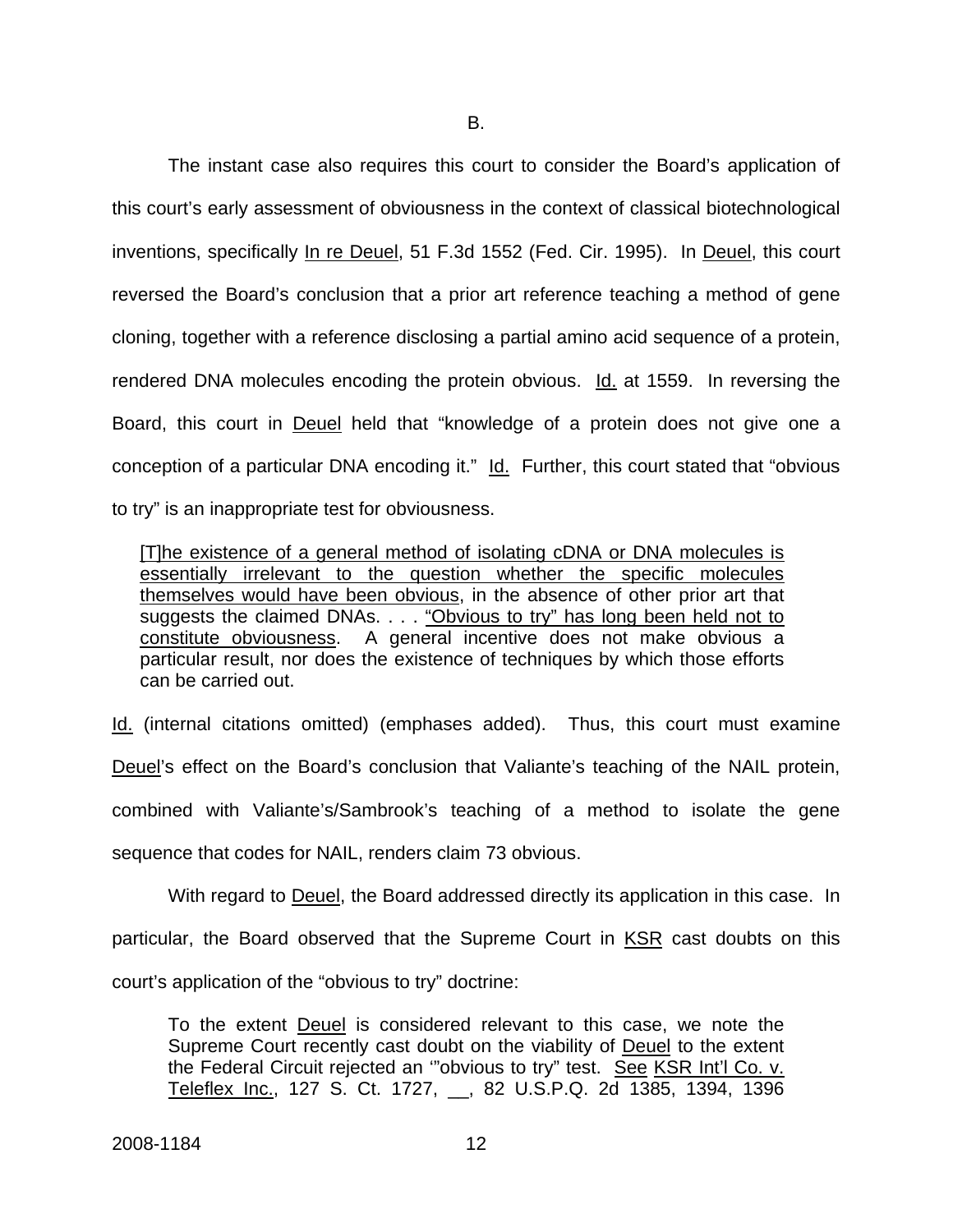(2007) (citing Deuel, 51, F.3d at 1559). Under KSR, it's now apparent "obvious to try" may be an appropriate test in more situations than we previously contemplated.

Board Decision at 8. Insofar as Deuel implies the obviousness inquiry cannot consider that the combination of the claim's constituent elements was "obvious to try," the Supreme Court in KSR unambiguously discredited that holding. In fact, the Supreme Court expressly invoked Deuel as a source of the discredited "obvious to try" doctrine. The KSR Court reviewed this court's rejection, based on Deuel, of evidence showing that a particular combination of prior art elements was obvious because it would have been obvious to one of ordinary skill in the art to attempt such a combination:

The only declaration offered by KSR—a declaration by its Vice President of Design Engineering, Larry Willemsen—did not go to the ultimate issue of motivation to combine prior art, i.e. whether one of ordinary skill in the art would have been motivated to attach an electronic control to the support bracket of the assembly disclosed by Asano. Mr. Willemsen did state that an electronic control "could have been" mounted on the support bracket of a pedal assembly. (Willemsen Decl. at P33, 36, 39.) Such testimony is not sufficient to support a finding of obviousness, however. See, e.g., In re Deuel, 51 F.3d 1552, 1559 (Fed. Cir. 1995) ("'Obvious to try' has long been held not to constitute obviousness.").

Teleflex, Inc. v. KSR Int'l Co., 119 F. App'x 282, 289 (Fed. Cir. 2005). The Supreme

Court repudiated as "error" the Deuel restriction on the ability of a skilled artisan to

combine elements within the scope of the prior art:

The same constricted analysis led the Court of Appeals to conclude, in error, that a patent claim cannot be proved obvious merely by showing that the combination of elements was "obvious to try." When there is a design need or market pressure to solve a problem and there are a finite number of identified, predictable solutions, a person of ordinary skill has good reason to pursue the known options within his or her technical grasp. If this leads to the anticipated success, it is likely the product not of innovation but of ordinary skill and common sense. In that instance the fact that a combination was obvious to try might show that it was obvious under § 103.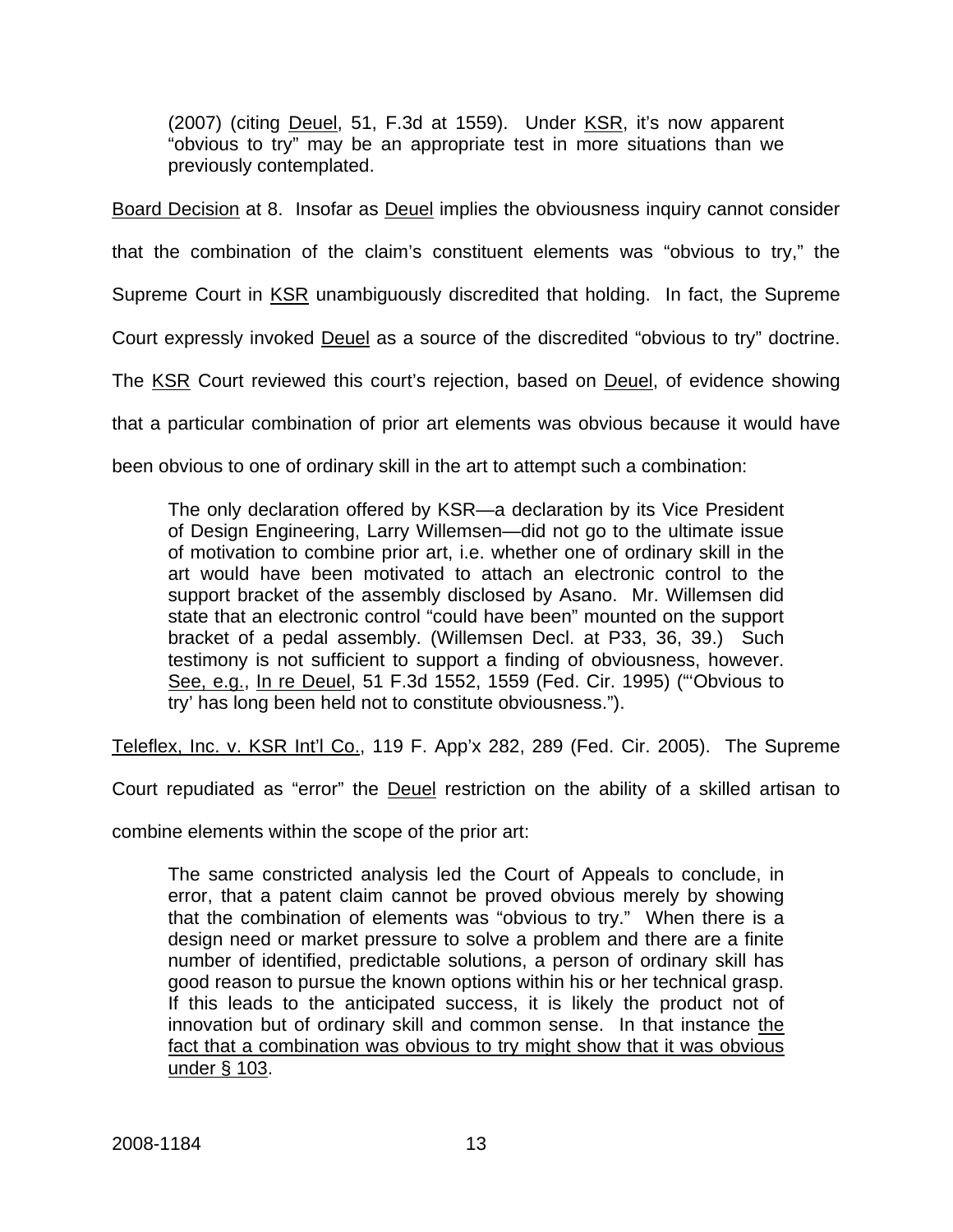KSR, 550 U.S. at 421 (internal citation omitted) (emphasis added).

 The Supreme Court's admonition against a formalistic approach to obviousness in this context actually resurrects this court's own wisdom in In re O'Farrell, which predates the Deuel decision by some seven years. This court in O'Farrell cautioned that "obvious to try" is an incantation whose meaning is often misunderstood:

It is true that this court and its predecessors have repeatedly emphasized that "obvious to try" is not the standard under § 103. However, the meaning of this maxim is sometimes lost. Any invention that would in fact have been obvious under § 103 would also have been, in a sense, obvious to try. The question is: when is an invention that was obvious to try nevertheless nonobvious?

In re O'Farrell, 853 F.2d 894, 903 (Fed. Cir. 1988). To differentiate between proper and improper applications of "obvious to try," this court outlined two classes of situations where "obvious to try" is erroneously equated with obviousness under § 103. In the first class of cases,

what would have been "obvious to try" would have been to vary all parameters or try each of numerous possible choices until one possibly arrived at a successful result, where the prior art gave either no indication of which parameters were critical or no direction as to which of many possible choices is likely to be successful.

Id. In such circumstances, where a defendant merely throws metaphorical darts at a board filled with combinatorial prior art possibilities, courts should not succumb to hindsight claims of obviousness. The inverse of this proposition is succinctly encapsulated by the Supreme Court's statement in KSR that where a skilled artisan merely pursues "known options" from a "finite number of identified, predictable solutions," obviousness under § 103 arises. 550 U.S. at 421.

The second class of O'Farrell's impermissible "obvious to try" situations occurs where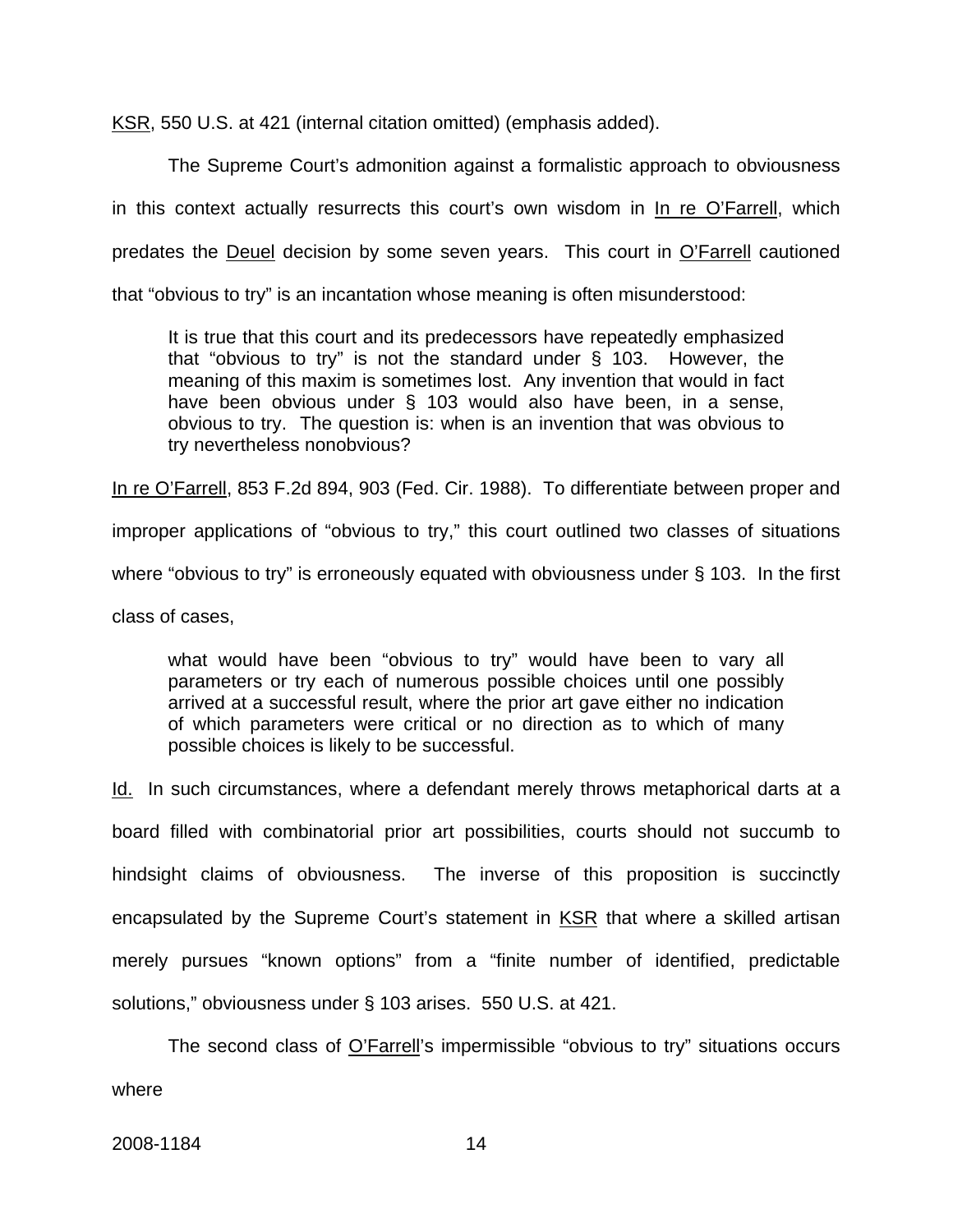what was "obvious to try" was to explore a new technology or general approach that seemed to be a promising field of experimentation, where the prior art gave only general guidance as to the particular form of the claimed invention or how to achieve it.

853 F.2d at 903. Again, KSR affirmed the logical inverse of this statement by stating that § 103 bars patentability unless "the improvement is more than the predictable use of prior art elements according to their established functions." 550 U.S. at 417.

 This court in O'Farrell found the patentee's claims obvious because the Board's rejection of the patentee's claims had not presented either of the two common "obvious to try" pitfalls. Specifically, this court observed that an obviousness finding was appropriate where the prior art "contained detailed enabling methodology for practicing the claimed invention, a suggestion to modify the prior art to practice the claimed invention, and evidence suggesting that it would be successful." 853 F.2d at 902 (emphasis added). Responding to concerns about uncertainty in the prior art influencing the purported success of the claimed combination, this court stated: "[o]bviousness does not require absolute predictability of success . . . all that is required is a reasonable expectation of success." Id. at 903-04 (emphasis added). The Supreme Court in KSR reinvigorated this perceptive analysis.

KSR and O'Farrell directly implicate the instant case. Appellants' claim 73 recites a genus of isolated nucleic acid molecules encoding the NAIL protein. As found by the Board, the Valiante reference discloses the very protein of appellants' interest – "p38" as per Valiante. Board Decision at 4. Valiante discloses a monoclonal antibody mAb C1.7 that is specific for p38/NAIL, and further teaches a five-step protocol for cloning nucleic acid molecules encoding p38/NAIL using mAb C1.7. Id. In fact, while stating that "[t]he DNA and protein sequences for the receptor p38 may be obtained by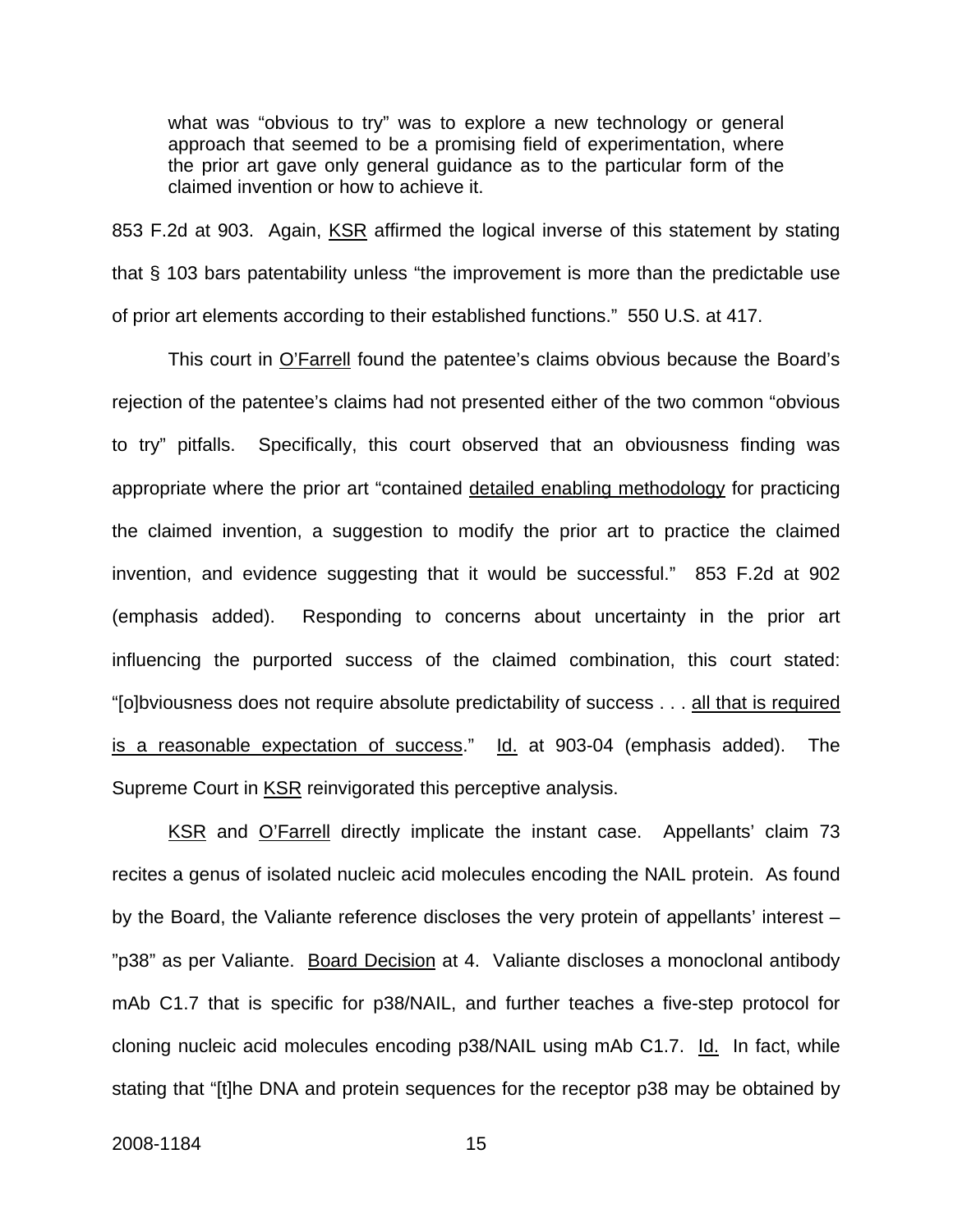resort to conventional methodologies known to one of skill in the art," '690 Patent at col.7 ll.49-51, Valiante cites to the very same cloning manual, Sambrook, cited by Kubin and Goodwin for their proposition that the gene sequence is identified and recovered "by standard biochemical methods." '859 Application at 16. Moreover, the record strongly reinforces (and appellants apparently find no room to dispute) the Board's factual finding that one of ordinary skill would have been motivated to isolate NAIL cDNA, given Valiante's teaching that p38 is "expressed by virtually all human NK cells and thus plays a role in the immune response." Board Decision at 6. The record shows that the prior art teaches a protein of interest, a motivation to isolate the gene coding for that protein, and illustrative instructions to use a monoclonal antibody specific to the protein for cloning this gene. Therefore, the claimed invention is "the product not of innovation but of ordinary skill and common sense." KSR, 550 U.S. at 421. Or stated in the familiar terms of this court's longstanding case law, the record shows that a skilled artisan would have had a resoundingly "reasonable expectation of success" in deriving the claimed invention in light of the teachings of the prior art. See O'Farrell, 853 F.2d at 904.

This court also declines to cabin KSR to the "predictable arts" (as opposed to the "unpredictable art" of biotechnology). In fact, this record shows that one of skill in this advanced art would find these claimed "results" profoundly "predictable." The record shows the well-known and reliable nature of the cloning and sequencing techniques in the prior art, not to mention the readily knowable and obtainable structure of an identified protein. Therefore this court cannot deem irrelevant the ease and predictability of cloning the gene that codes for that protein. This court cannot, in the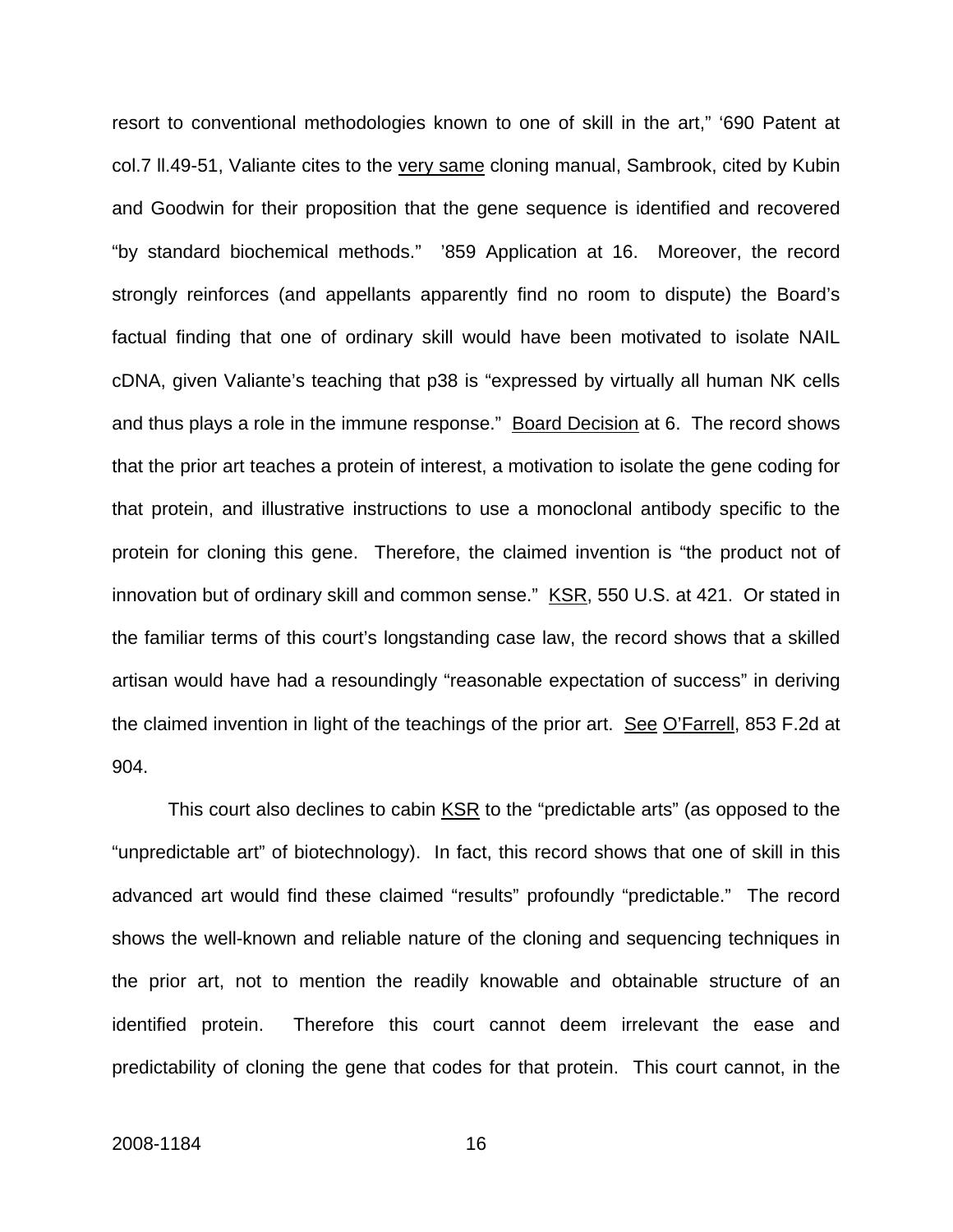face of KSR, cling to formalistic rules for obviousness, customize its legal tests for specific scientific fields in ways that deem entire classes of prior art teachings irrelevant, or discount the significant abilities of artisans of ordinary skill in an advanced area of art. See In re Durden, 763 F.2d 1406, 1411 (Fed. Cir. 1985) ("Our function is to apply, in each case, § 103 as written to the facts of disputed issues, not to generalize or make rules for other cases which are unforeseeable."). As this court's predecessor stated in In re Papesch, "[t]he problem of 'obviousness' under section 103 in determining the patentability of new and useful chemical compounds . . . is not really a problem in chemistry or pharmacology or in any other related field of science such as biology, biochemistry, pharmacodynamics, ecology, or others yet to be conceived. It is a problem of patent law." 315 F.2d 381, 386 (CCPA 1963).

The record in this case shows that Valiante did not explicitly supply an amino acid sequence for NAIL or a polynucleotide sequence for the NAIL gene. In that sense, Kubin and Goodwin's disclosure represents some minor advance in the art. But "[g]ranting patent protection to advances that would occur in the ordinary course without real innovation retards progress." KSR, 550 U.S. at 419. "Were it otherwise patents might stifle, rather than promote, the progress of useful arts." Id. at 427. In light of the concrete, specific teachings of Sambrook and Valiante, artisans in this field, as found by the Board in its expertise, had every motivation to seek and every reasonable expectation of success in achieving the sequence of the claimed invention. In that sense, the claimed invention was reasonably expected in light of the prior art and "obvious to try." See Ortho-McNeil Pharm., Inc. v. Mylan Labs., Inc., 520 F.3d 1358, 1364 (Fed. Cir. 2008) ("KSR posits a situation with a finite, and in the context of the art,